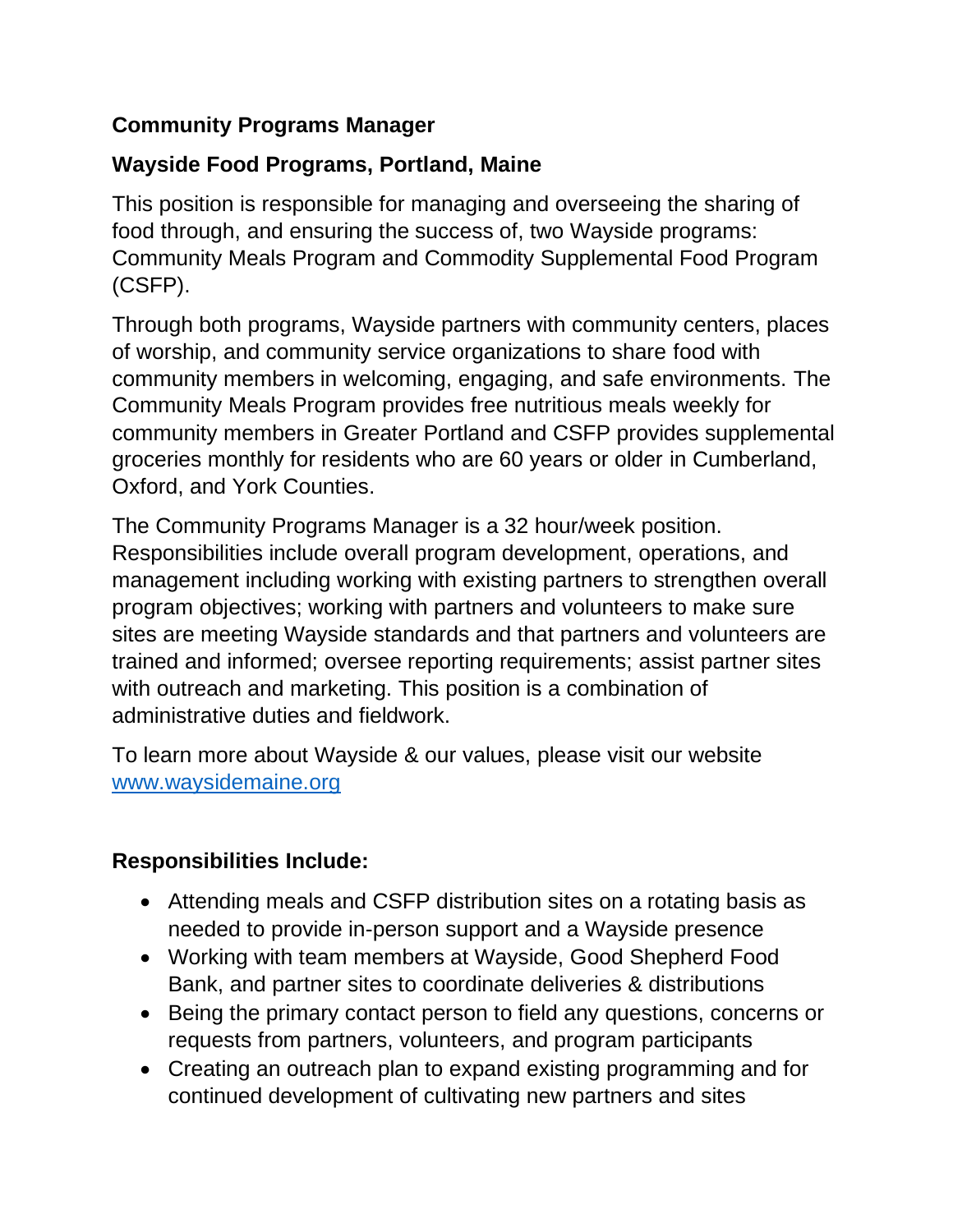- Coordinating extra projects and ancillary services such as recipe handouts, holiday cards, relevant information for program participants, blood pressure readings, and SNAP cooking classes
- Ensuring data is being collected by partners and volunteers as required
- Ensuring that food handling standards and Wayside values are being adhered to at all partner sites
- Participating in other Wayside staff driven events and meetings as needed

# **Skills & Qualifications Include:**

- General knowledge of food preparation, food handling standards, and service and/or nutritional health
- Experience working with and communicating with people from a wide range of socio economic, cultural and mental health backgrounds
- Excellent oral, written, and interpersonal skills
- Ability to visualize and create tactful relationships and meaningful partnerships
- Excellent at organization, time management, and managing many moving parts
- Ability to work independently and as a team
- Ability to adhere to a changing schedule
- Excellent driving record
- The ability to lift heavy items, assist with meal setups and breakdowns as needed

#### **Program Knowledge:**

• General understanding of Microsoft Excel & Sharepoint helpful

*Wayside's work culture includes creative decision making, flexibility, teamwork, respect, open communication, and inclusiveness. We encourage a healthy life/work balance that supports creative and intellectual growth and professional development.* 

# **How to Apply**